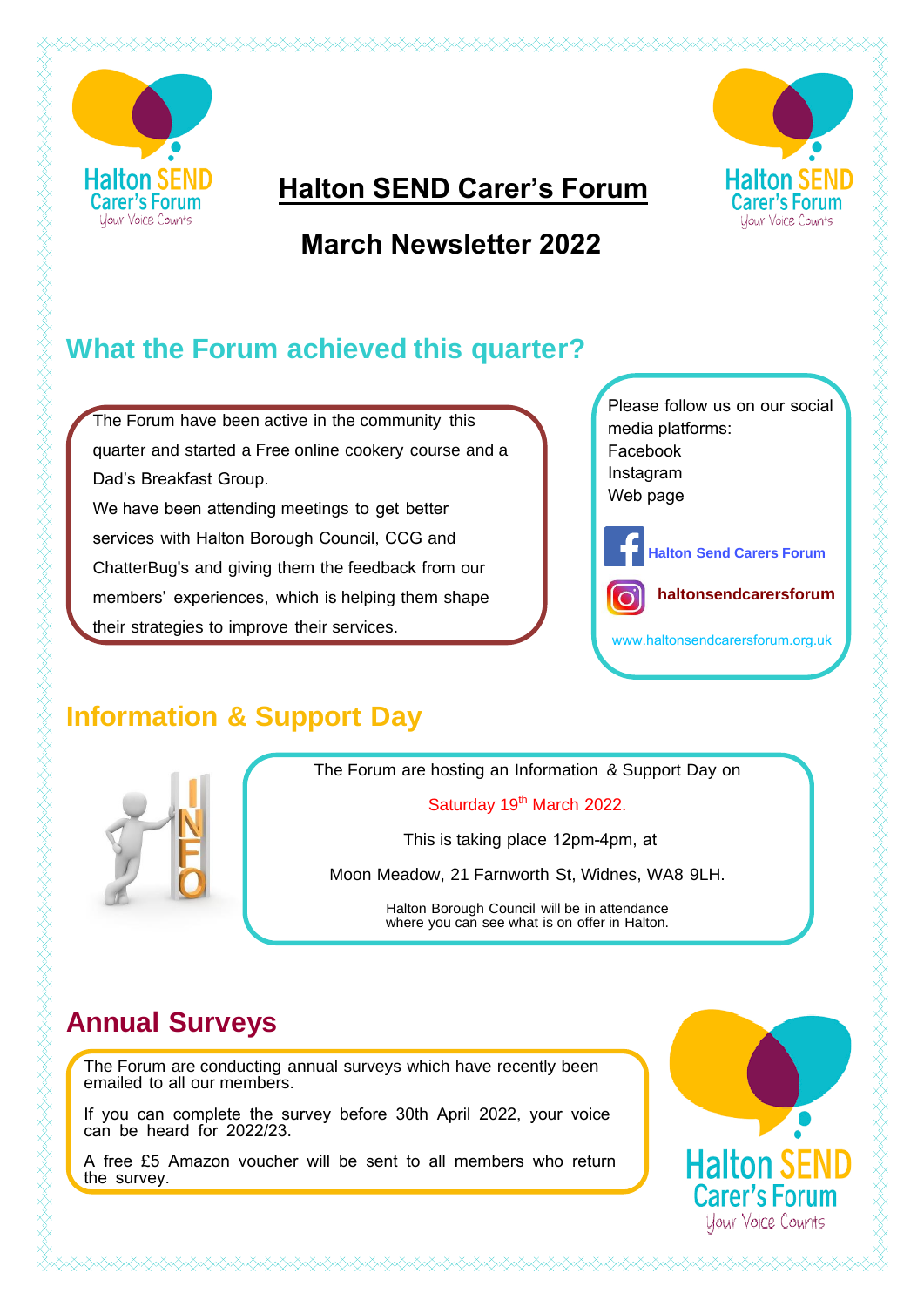



## **Wheel of Fortune Club**

Our monthly Wheel of Fortune is growing month on month.

The prize keeps getting bigger as we grow as a forum.

The Wheel of Fortune is run Live on 30th of every month on our Facebook page.

It works by entering with your name at £5.00 per name.

Yo[u can enter as many times as you](mailto:info.haltoncarersforum@gmail.com) like, as long as you are aged 18 and over.

To enter our monthly Wheel of Fortune Club you can email us at haltonsendcarersforum@gmail.com or [office.haltoncarersforum@gmail.com](mailto:office.haltoncarersforum@gmail.com).

All entries to be paid by the  $20<sup>th</sup>$  of each month.



#### YOU HAVE TO BE IN IT TO WIN IT !!!

## **Fundraising Opportunities**

#### **Easyfundraising**

We have registered with easyfundraising to help raise additional funds.

This works by our MEMBERS registering for free via the website or app and using it when making online purchases.

#### WWW.EASYFUNDRAISING.ORG.UK

The retailers then sends a free donation at no extra cost to you to the forum. Up to now there are 6,000 online retailers who will donate. As well as online shopping, if our supporters book a holiday, flights, train tickets and much more, you can also raise money for the forum.

Please think of Halton SEND Carers Forum when making an online purchase. To date we have raised £179.88 by this platform.

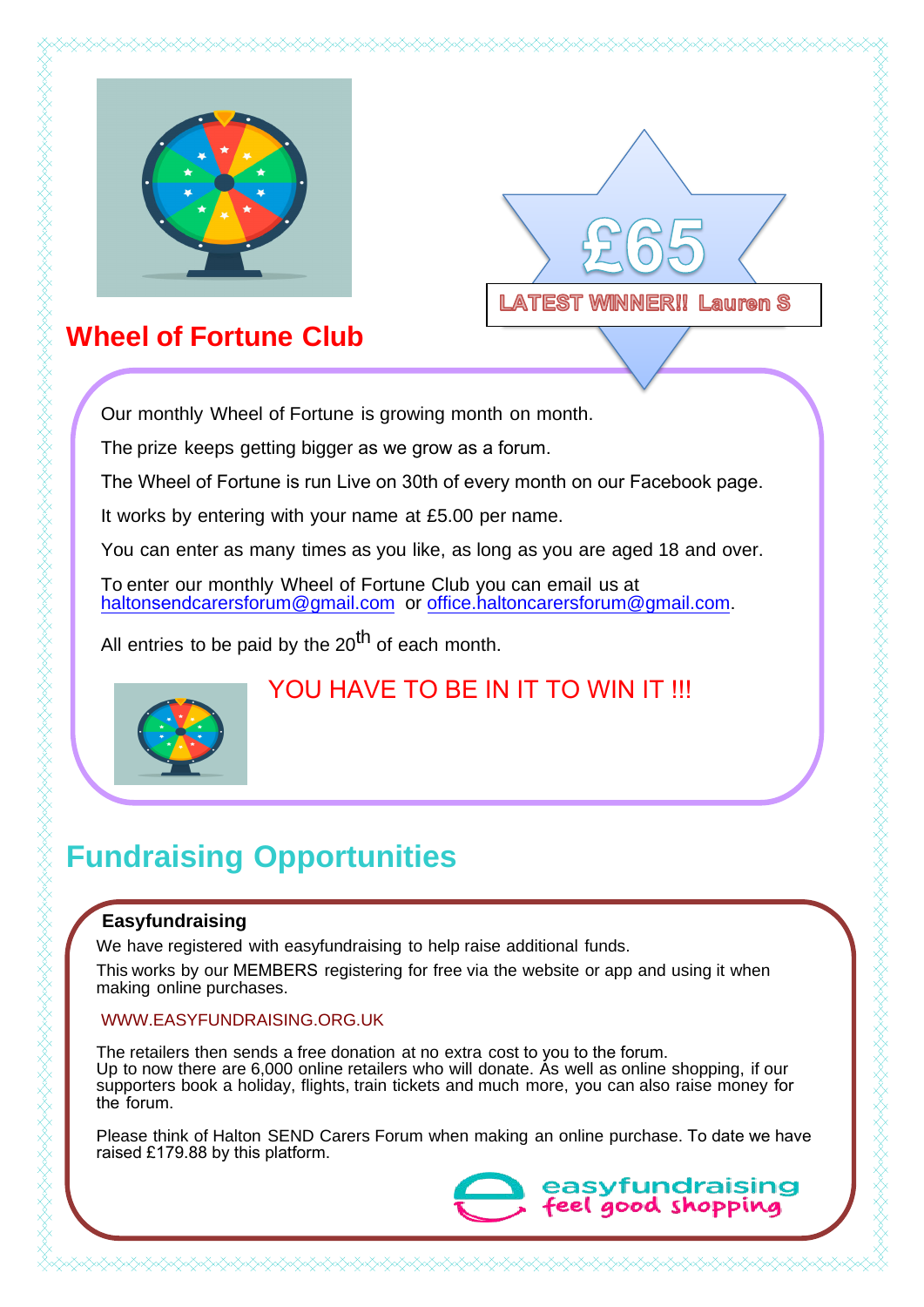# **Halton** Local Offer

# 大西姑以

The Local Offer isn't just for children and young people with an EHCP and their families. It's a website with lots of information about different services, advice and support open to all families. It's like a bit like an online one-stop shop of Halton information.

Have you heard of the Local Offer? If not, I am currently delivering *Getting to Grips with the Local Offer* online/virtual sessions as an informal way for you to find out about the website. If you've heard of the Local Offer, I'll be delivering *Bitesize Section Guide sessions* shortly as a way you can find out how much the website has to offer on all things in Halton.

If you would like to register interest to attend a session, please contact either:

- Jami[e Cole office.haltoncarersforum@gmail](mailto:office.haltoncarersforum@gmail.com).com or and the contract of the contract of the contract of the contract of the contract of the contract of the con
- Clare Collins haltonsendcarersforum@gmail.com

 [This was supplied by](http://www.halton.gov.uk/localoffer) Tracy Ryan - SEND CYP Policy Officer HBC All members can access the local offer at www.halton.gov.uk/localoffer



FRANSAR FRANSAR FRANSAR FRANSAR FRANSAR FRANSAR FRANSAR FRANSAR FRANSAR FRANSAR FRANSAR FRANSAR FRANSAR FRANSAR

Are you a parent or carer of a child or young person who has, or may have, Special

Are you aged 25 or under? Are you disabled or do you have Special Educational Needs where you need extra support to learn things?

Halton SENDIASS is a statutory service, which provides a range of free, confidential and impartial help to parents/carers, children and young people.

Through the provision of information advice and support, SENDIASS aim to empower children, young people and their families and play an active and informed role in their education.

We promote informed decision making.

Educational Needs and/or disabilities?

To contact Halton SENDIASS you can call 0151 511 7733 (leave a message with name date of birth and contact details) or e[mail SENDIASS@halton.gov.u](mailto:SENDIASS@halton.gov.uk)k.

Sharon Spruce – Manager Emma Sergent - Caseworker